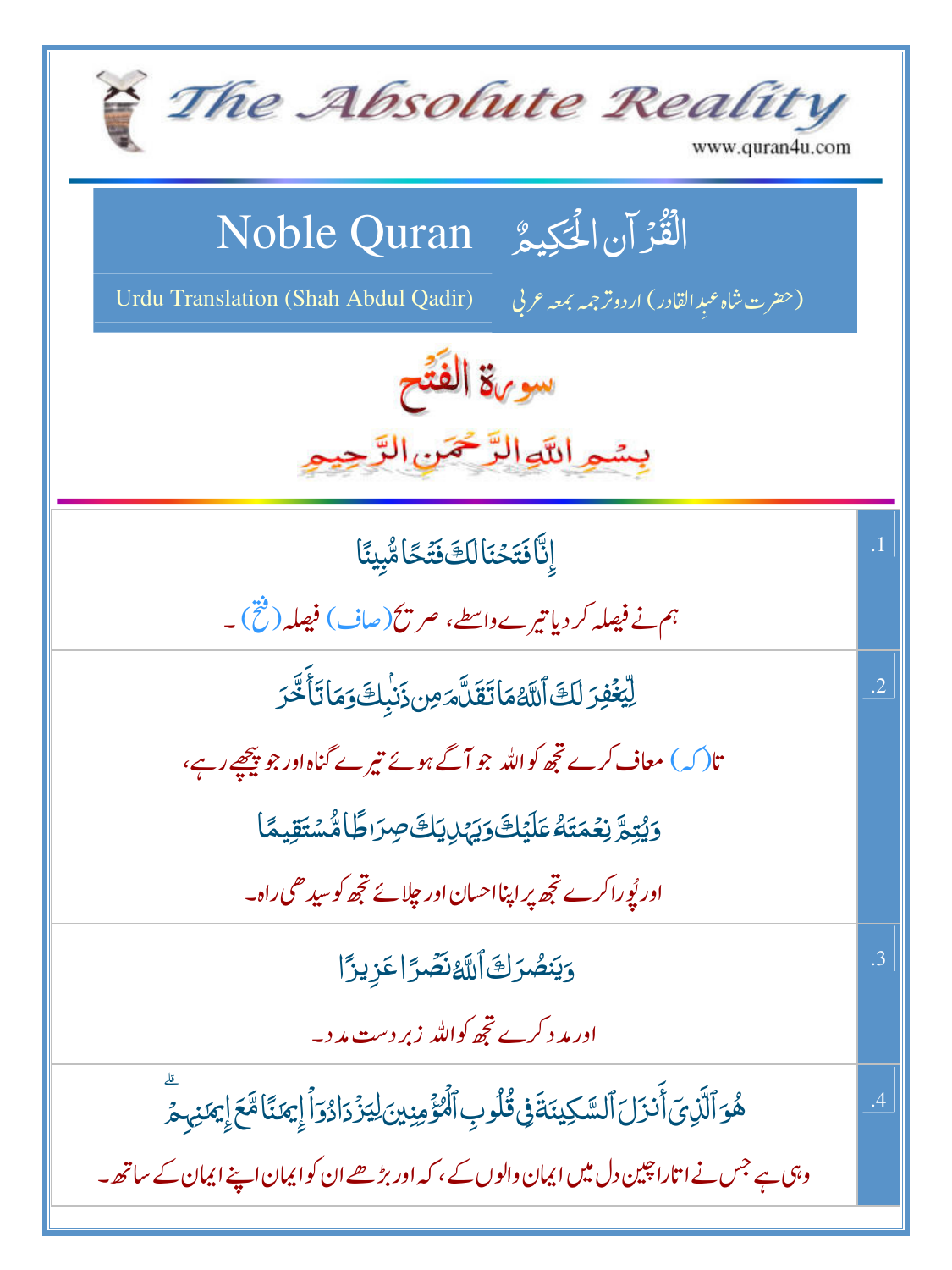| وَلِلَّهِ جُنُودُ ٱلسَّمَوَاتِ وَٱلْأَيۡرَضِ                                                                        |    |
|---------------------------------------------------------------------------------------------------------------------|----|
| اور اللہ کو ہیں کشکر آسانوں کے اور <mark>زمین</mark> کے۔                                                            |    |
| وَكَانَ ٱللَّهُ عَلِيهًا حَكِيمًا                                                                                   |    |
| اور اللہ ہے خبر دار حکمت والا۔                                                                                      |    |
| لِّيْنَ خِلَ ٱلْمُؤْمِنِينَ وَٱلْمُؤْمِنَتِ جَنَّتٍ جَُرِى مِن تَخْتِهَا ٱلْأَنْهَارُ خَلِلِيهِنَ فِيهَا            | .5 |
| تا (کہ) پہنچائے ایمان دالے مر دوں کواور عور توں کو باغوں میں، نیچے بہتی ہیں انکے نہریں،سد ار ہیں ان میں،            |    |
| <u>ۅؙؽ۠ڂڣ۠ڗ</u> ػڹٛۿ۠ۿٙۺڲۣ۪ٲؾ <sub>ڸ</sub> ۿ                                                                        |    |
| اور اتارے( دور کرے)ان سے ان کی برائیاں۔                                                                             |    |
| وَكَانَ ذَٰ لِكَ عِندَ ٱللَّهِ فَوۡرَاۡ عَظِيمًا                                                                    |    |
| اور بیہ ہے اللہ کے ہاں بڑی مر اد ( کامیابی ) ملنی۔                                                                  |    |
| وَيُعَزِّبَ ٱلۡمُنَفِقِينَ وَٱلۡمُنَفِقَتِ وَٱلۡمُشۡرِكِينَ وَٱلۡمَشۡرِ كَتِ ٱلظَّآنِّينَ بِٱللَّهِ ظَنَّ ٱلسَّوۡءِ | .6 |
| اور تا $(\mathcal{C})$ عذاب کرے دغاباز مر دوں کواور عور توں کو،اور شرک دالے مر دوں کواور عور توں کو،                |    |
| جوا <u>ٹکتے (گمان کرتے) میں</u> اللہ پربری اٹکلیں (گمان)،                                                           |    |
| عَلَيْهِمُ دَالِزَةُٰٱلسَّوۡءِ                                                                                      |    |
| انہیں پر پڑے پھیر مصیبت کا۔                                                                                         |    |
| وَغَضِبَ ٱللَّهُ عَلَيۡہِمۡ وَلَعَنَهُمۡ وَأَۚ عَلَّا لَهُمۡ جَهَنَّمَ                                              |    |
| اور غصے ہو اﷲ ان پر ،اور ان کو پھٹکارا،اور رکھاان کے داسطے دوزخ۔                                                    |    |
|                                                                                                                     |    |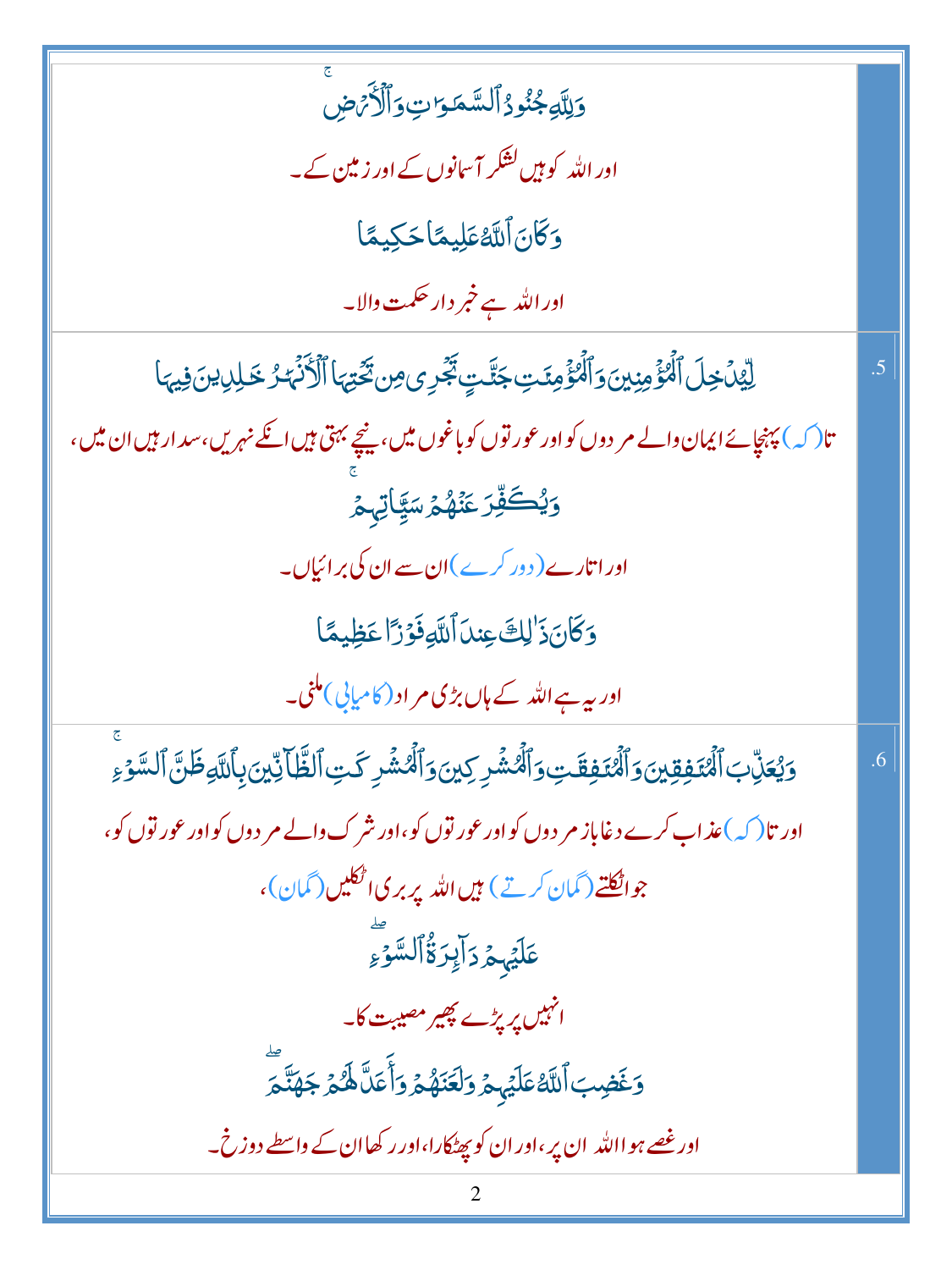| وَسَأَءَتْ مَصِيرًا                                                                           |           |
|-----------------------------------------------------------------------------------------------|-----------|
| اور (وہ)بر کی جگہ پہنچے۔                                                                      |           |
| وَلِلَّهِ جُنُودُ ٱلسَّمَوَاتِ وَٱلْأَرَضِ                                                    | $\cdot$ 7 |
| اور اللہ کے ہیں کشکر آ سانوں کے اور زمین کے۔                                                  |           |
| <u>وَكَانَ اللَّهُ عَزِيزًا حَكِي</u> مًا                                                     |           |
| اور ہے اللہ  زبر دست حکمت والا۔                                                               |           |
| ٳۣڹ۠ٵٚٲؙٙ؍ؘڛؘڷٸٙڷڰۺؘۿٟڽٲٳۅؘۿڹۺؚؖٚڗٙٳۅؘٮؘ۬ڶۣؠڗٙٳ                                               | .8        |
| ہم نے (اے حجہ) تجھ کو بھیجا احوال بتانے والا،اور خوشی اور ڈر سنا تا۔                          |           |
| ڶؾ۠ۜ۠ۏٙٛڡؚڹ۠ۅٲٝۑٲڷڶۜۅۯ؆ۺۅڸڡؚٷؾ۠ۘػڐؚؚٚ؇ؚۅڴٷؾۢۏٟڐۣۨٚۯۅڴ                                         | .9        |
| تا( کہ) تم لوگ یقین لاؤاللہ پر اور اس کے رسول پر ،اور اسکی مد د کر واور اسکاادب رکھو۔         |           |
| وَتُسَبِّحُو\$بُكَرَةًوَأَصِيلاً                                                              |           |
| اور اسکی پاکی بولو صبح اور شام۔                                                               |           |
| إِنَّ ٱلَّذِينَ يُبَايِعُونَكَ إِنَّمَا يُبَايِعُونَ ٱللَّهَ يَلُ ٱللَّهِ فَوۡنَ أَيۡلِ يهِمۡ | .10       |
| اور جولوگ ہاتھ ملاتے ( بیعت کرتے ) ہیں تجھ سے،وہ ہاتھ ملاتے ( بیعت کرتے ) ہیں اللہ ہے۔        |           |
| اللہ کاہاتھ ہےاوپران کے ہاتھ کے۔                                                              |           |
|                                                                                               |           |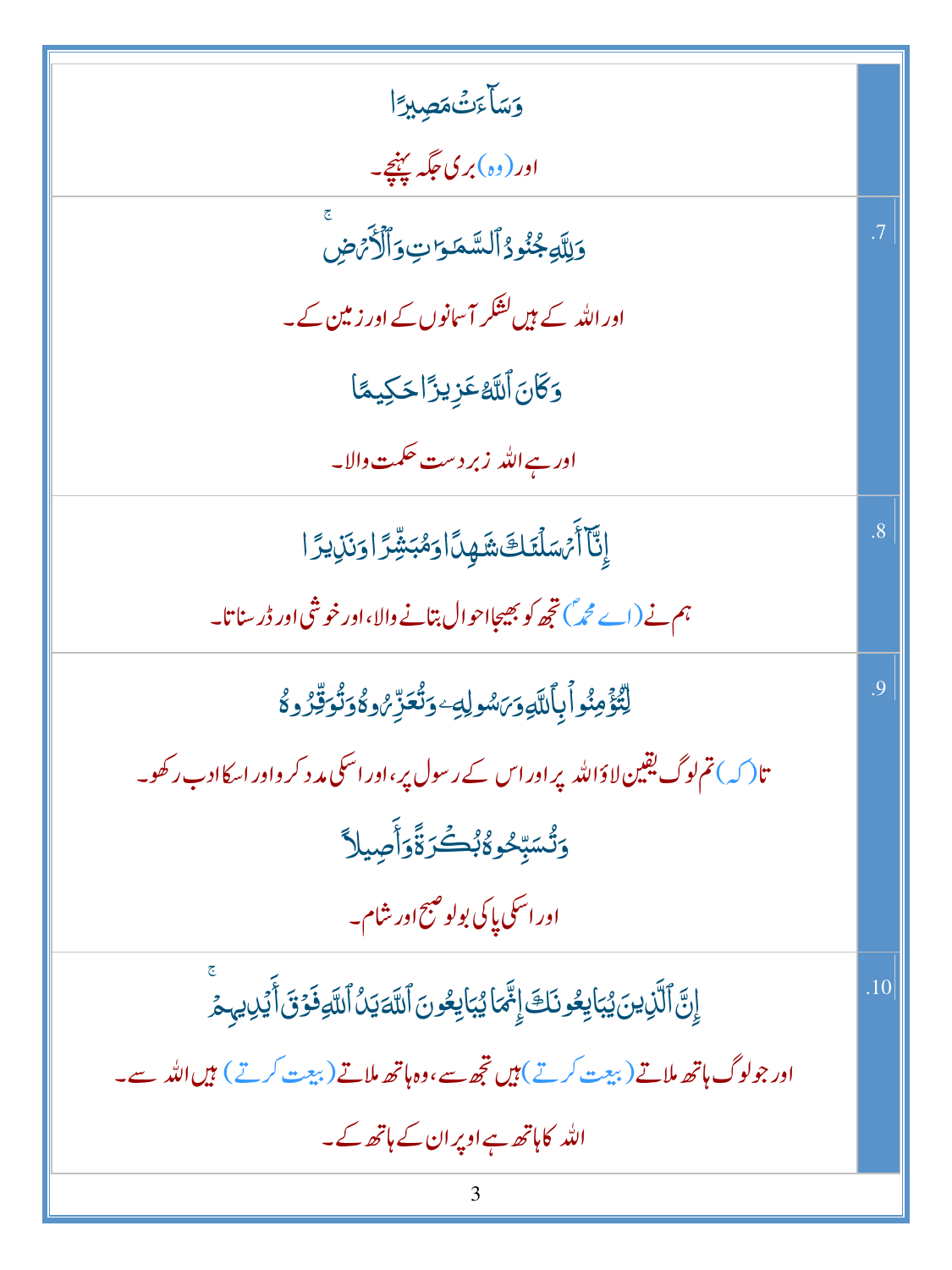**ۘڡؘ**ٙڡؘڹۨڐۜػؘٮٞ؋ؘٳ۪٭ٞؖ*ٞ*ٵؾٮؘػٛٮ۠ٛٵٙ*ؘڶ*ۣۯٮٞۿٞڛ*ڢ*ؖ پھر جو کوئی قول توڑے،سوتوڑ تاہے اپنے برے کو۔ <u>و</u>َمَنۡ أَوۡفَىٰٰٰٓٓٓٓٓہِمَاۡ عَـٰهَدَا عَلَيۡهُۚ ٱللَّهَۖ فَسَيُؤۡتِيهِ أَجۡرًا عَظِيمًا اور جو کوئی پوراکرے جس پر اقرار کیااللہ سے،دے گااس کو نیگ(ج)بڑا۔ سَيَقُولُ لَكَ ٱلْمُخَلَّفُونَ مِنَ ٱلْأَعْرَابِ شَغَلَّتُنَآ أَمَّوَالُّنَا وَأَهَلُونَا فَأَسْتَغُفِرُ لَنَا اب کہیں گے تجھ کو پیچھے رہنے والے گنوار ہم لگے رہ گئے اپنے مالوں میں اور گھر وں میں ، سوہمارا گناہ بخشوا **يَقُولُونَ بِأَلَسِنَتِهِمِ مَّالَيِّسَ فِي قُلُوبِهِمَ** کہتے ہیں اپنی زبان سے ،جو نہیں ان کے دل میں۔ <u>ػ۠ڶٙ؋ؘ</u>ڝؘ؉ٙڸڬٞڵػ۠ۄڡؚۜڹۘٲڷڸۜۊۺؘڲٙٵٳڹٲؘ؆ٳڋۑػٛؽ؋ؘۺڗؖٵٲؘۏٲؘ؆ٳڋۑػ۠ؽؘڔٮؘڡؘٞۼٵؖ تو <sub>کہہ</sub> ، *کس کا پخھ چ*لتاہے ( زور )اللہ سے تمہارے داسطے اگر وہ جاہے تم پر تکلیف پاجاہے تم کو فائدہ؟ بَلِّ كَانَ اللَّهُ بِمَاتَعُمَلُونَ خَبِيرًا بلکہ اللہ ہے تمہارے کام سے خبر دار۔ بَلۡ ظَنَنتُمۡ أَن لَّن يَنقَلِبَ ٱلرَّسُولُ وَٱلٰۡٓؤُمِنُونَ إِلَىٰٓأَهۡلِيهِمۡ أَبَدَا .12 کوئی(ہر گ<sup>ی</sup>) نہیں! تم نے خیال کیا، کہ پھر کرنہ آئے گار سول اور مسلمان اپنے گھر <sup>کہ</sup>ھی، وَرُّيِّنَ ذَٰ لِكَ فِى قُلُوبِكُمۡ وَظَنَنتُمۡ ظَنَّ ٱلسَّوۡءِوَكُنتُمۡ قَوۡمَٰٓا بُوِيَّا اور بھلا نظر آیاتمہارے دل میں ہے،اور اٹکل(گمان) کی تم نے بُر کی اٹکلیں(گمان) اور تم لوگ تھے کھینے (ہر حال میں ہلاک ہونے )والے۔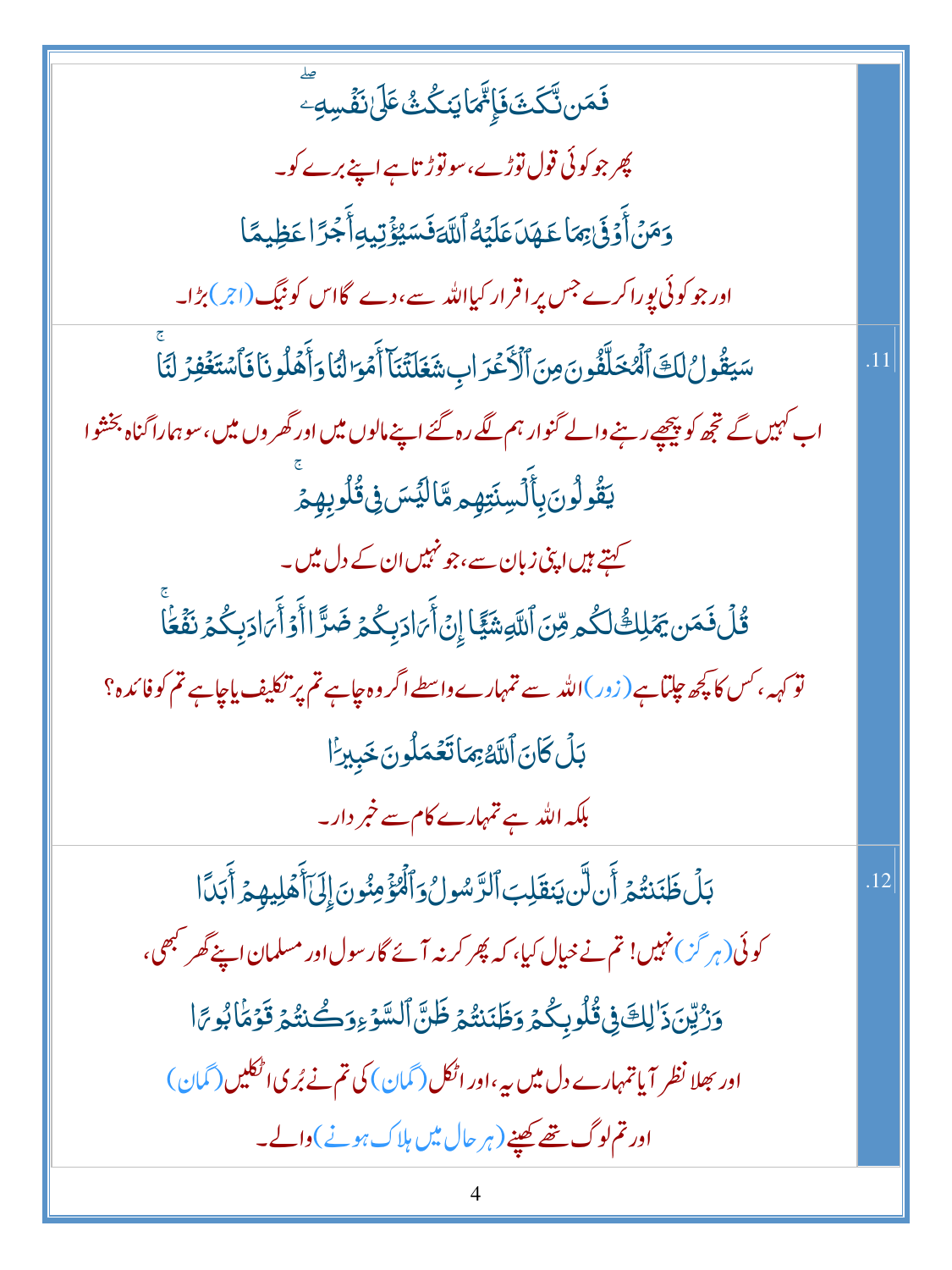| وَمَن لَّمَ يُؤْمِنُ بِأَللَّهِ وَىَسُولِهِ ۖ فَإِنَّآ أَعۡقَدۡ نَالِلۡكَفِرِينَ سَعِيرَ ا          |     |
|-----------------------------------------------------------------------------------------------------|-----|
| اور جو کوئی یقین نہ لائے اللہ پر اور اسکے رسول پر توہم نے رکھی ہے منکر وں کے واسطے دیمتی آگ۔        |     |
| وَلِلَّهِمُلَكُ ٱلسَّمَرَاتِ وَٱلْأَرَضِ                                                            | .14 |
| اور الله کا ہے راج آسانوں کااور <mark>زمین کا</mark> ۔                                              |     |
| <b>يَخۡفِرُ لِآَن يَشَآءُوَيُعَنِّ بُ مَن يَشَآء</b> ُ                                              |     |
| بخشے جس کوچاہے،اور مار (عذاب)دے جس کوچاہے۔                                                          |     |
| وَكَانَ اللَّهُ غَفُوعًا تَجِيعًا                                                                   |     |
| اور ہے اللہ بخشنے والا مہربان۔                                                                      |     |
| سَيَقُولُ ٱلۡمُخَلِّفُونَ إِذَا ٱنطَلَقۡتُمۡ إِلَىٰٰهَغَانِمَ لِتَأۡخُذُوهَاذَىٰۡونَانَتَّبِعُكُمَّ | .15 |
| اب کہیں گے پیچھے رہ گئے (رہ جانے والے )                                                             |     |
| جب چلوگے غنیمتیں لینے کو چھوڑو(اجازت دو)ہم چلیں تمہارے ساتھ <b>۔</b>                                |     |
| يُرِيدُونَ أَن يُبَرِّلُواْكَلَمَ ٱللَّهِ                                                           |     |
| چاہتے ہیں کہ بدلیں <sub>اللّٰہ</sub> کا کہا( قول)۔                                                  |     |
| <u>ڱُّل</u> لَّن تَتَّبِعُونَا كَنَا لِكُمُ قَالَ ٱللَّهُ مِن قَبَلَ                                |     |
| تو کہہ ہمارے ساتھ نہ چلوگے ،یو نہی کہہ ( فرما) دیااللہ نے پہلے سے۔                                  |     |
| فَسَيَقُولُونَ بَلْ تَحَسُّلُونَنَا                                                                 |     |
| پھراپ کہیں گے ، نہیں تم جلتے (حسد کرتے )ہو ہمارے بھلے سے۔                                           |     |
|                                                                                                     |     |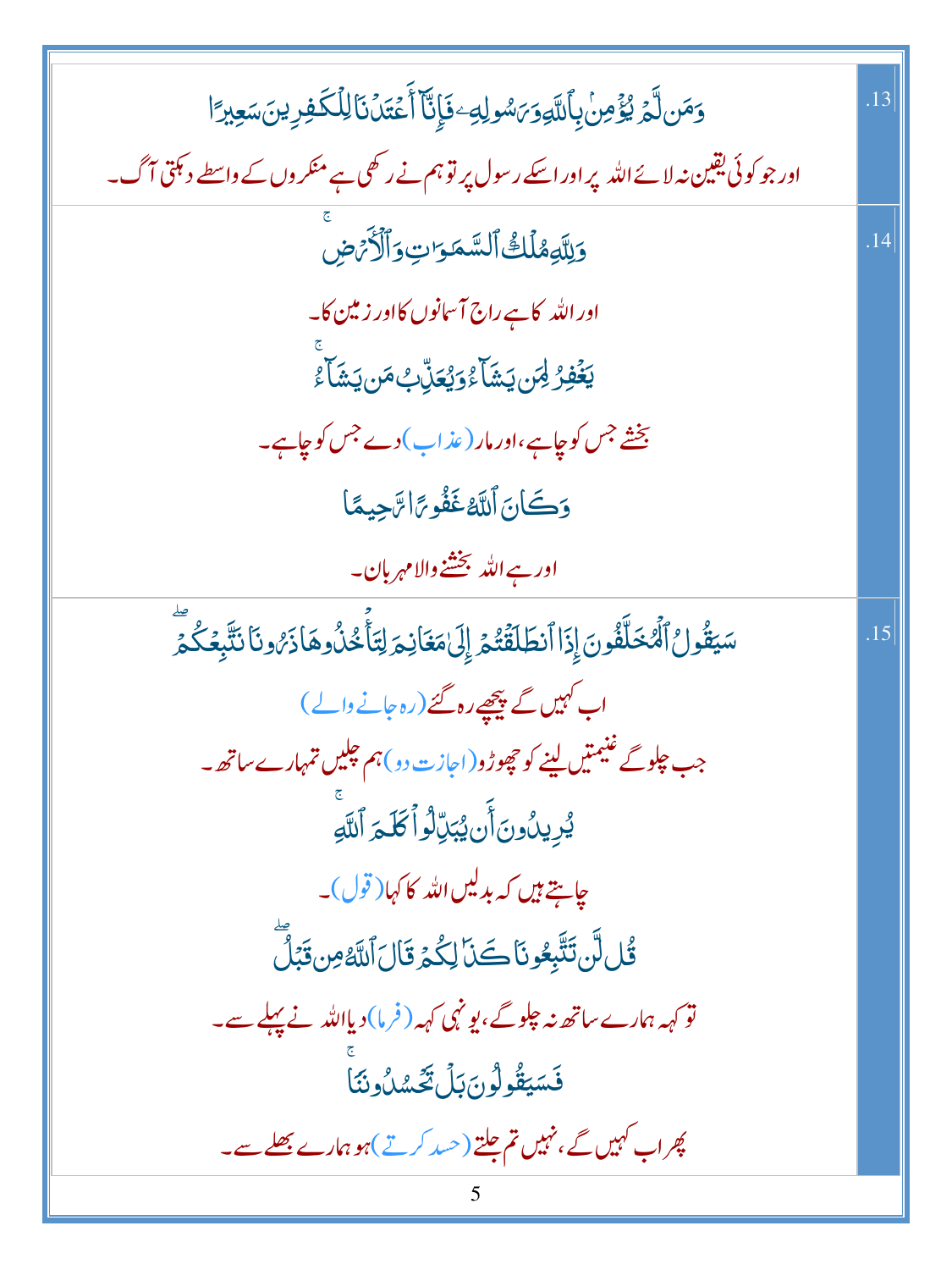| بَلۡ كَانُواۡ لَا يَفۡقَهُونَ إِلَّا قَلِيلاً                                                     |         |
|---------------------------------------------------------------------------------------------------|---------|
| کوئی (ہر گز) نہیں! پروہ سمجھتے نہیں رہے مگر تھوڑا۔                                                |         |
| ۊؙ <i>ٛ</i> ڶڵؚڷڡڂڷؘۏؾ؈ؘٱڷٲػؘڗٳڹؚ؊ۺ۠ٲۼۯؾٳۣڶٷٙۄٟٲ۠ۯڸڹٲٞڛؚۺؘٳۑٳؾؙ۠ڦؘڗؚڶڔڹۘٛؠ <sub>ۿ</sub> ٲۯؽۺڸڡ۠ۊؖ | .16     |
| کہہ دے پیچھپے رہ گئے گنواروں کو، آگے (عنقریب) تم کو بلائیں گے ایک لو گوں پر،                      |         |
| بڑےسخت لڑ دیے ( زورآ ور )، تم ان سے لڑ وگے، یاوہ مسلمان ہوں گے۔                                   |         |
| فَإِن تُطِيعُواْ يُؤْتِكُمُ اللَّهُ أَجْرًا حَسَنًّا                                              |         |
| پھراگر حکم مانو گے،دے گاتم کواللہ نیگ(اجر) اچھا۔                                                  |         |
| وَإِن تَتَوَلَّوۡاۡ كَمَاتَوَلِّيۡتُم مِّن قَبَلۡ يُعَذِّبۡكُمۡ عَذَابًا أَلِيمًا                 |         |
| اور اگر پلٹ جاؤگے جیسے پلٹ گئے پہلی بار ،مار ( عذاب ) دے تم کوایک د کھ کی مار ( عذاب )۔           |         |
| ڵؿ <i>ٞ</i> ٙٮٙڽٷٙڶٲڷٲۼۛڡؠڂڗڿٞۏڷٲۼڶ۩ٲڷػ۫ڬڗڿڂڗڿٞۏڶٲۼڶ۩ٲؙ <i>ڣ</i> ڔؠۻڂڗڿۜٛۧ                        | $.17\,$ |
| اندھے پر تکلیف نہیں( کہ نہ شریک ہوں جنگ میں )اور نہ لنگڑے پر تکلیف ( حرج )،اور نہ بیار پر تکلیف   |         |
| وَمَن يُطِع ٱللَّهَوَىَ سُولَهُ يُدُخِلُهُ جَنَّتٍ يَجۡرِى مِن تَخۡتِهَا ٱلۡأَنۡہَٰرَ             |         |
| اور جو کوئی حکم مانے اللہ کااور اس کے رسول کااس کو داخل کرے گا باغوں میں، جن کے پنچے بہتی ندیاں۔  |         |
| وَمَن يَتَوَلَّ يُعَنِّبُهُ عَذَابًا أَلِيمًا                                                     |         |
| اور جو کوئی پلٹ جائے،اس کومار د کھ کی مار ( عذاب )۔                                               |         |
| 6                                                                                                 |         |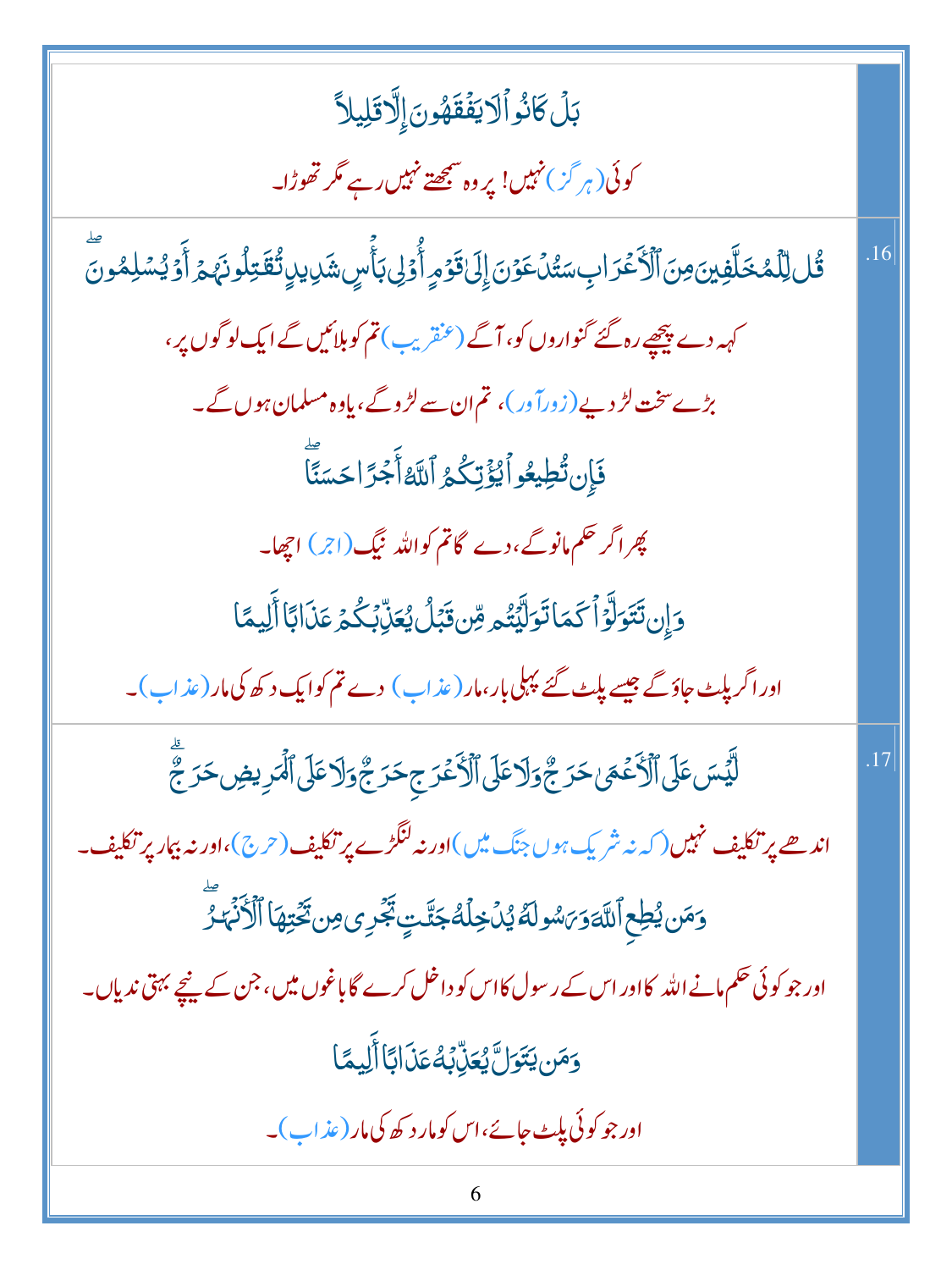| لَّقَلْ بَضِيَ ٱللَّهُ عَنِ ٱلْمُؤْمِنِينَ إِذْيُبَايِعُونَكَ تَكْتَ ٱلشَّجَرَةِ    | .18 |
|-------------------------------------------------------------------------------------|-----|
| اللہ خوش ہواا یمان دالوں سے،جب ہاتھ ملانے (بیعت کرنے) گے تجھ سے اُس در خت کے نیچے،  |     |
| فَعَلِمَ مَافِى قُلُوبِهِمْ فَأَنزَلَ ٱلسَّكِينَةَ عَلَيْهِمْ                       |     |
| پھر (اللہ نے) جاناجوان کے جی میں تھا، پھر اُتاراان پر چین،                          |     |
| وَأَقَّبَهُمۡ فَتَّكَاقَرِيبًا                                                      |     |
| اور انعام دی ان کوایک فتح نز دیک،                                                   |     |
| وَمَغَانِمَ كَثِيرَةًٰيَأَّخُذُونَهَا                                               | .19 |
| اور بہت غنیمتیں، جوان کولیں گے۔                                                     |     |
| وَكَانَ ٱللَّهُ عَزِيزًا حَكِيمًا                                                   |     |
| اور ہے اللہ  زبر دست حکمت والا۔                                                     |     |
| وَعَلَى كُمُ اللَّهُمَغَانِمَ كَثِيرَةَّتَأَخُلُونَهَا                              | .20 |
| وعدہ دیاہے تم کواللہ نے بہت غنیمتوں کا، تم ان کولوگے ،                              |     |
| فَعَجَّلَ لَكُمُ هَٰذِهِ ۖ وَكَفَّ أَيۡلِیَ ٱلنَّاسِ عَنكُمۡ                        |     |
| سوشآب ملا( فوری فتح) دی تم کوبیہ،اور روکے لو گوں کے ہاتھ تم سے۔                     |     |
| <u>ۅ</u> ڶۣؾؘػٛۅڹؘۦٙٳؾڐؐڵؚڷڡٛۏٛٙڡۣڹۣؾؗۏؾۿٙڸؾػٛؽٙڝؚڗٮڟٵۺ۠ۺؾٙقؚۑڡٙٵ                   |     |
| اور تا $(\bigcirc)$ ایک نمونہ ہو قدرت کامسلمانوں کے واسطے،اور چلائے تم کوسیدھی راہ۔ |     |
|                                                                                     |     |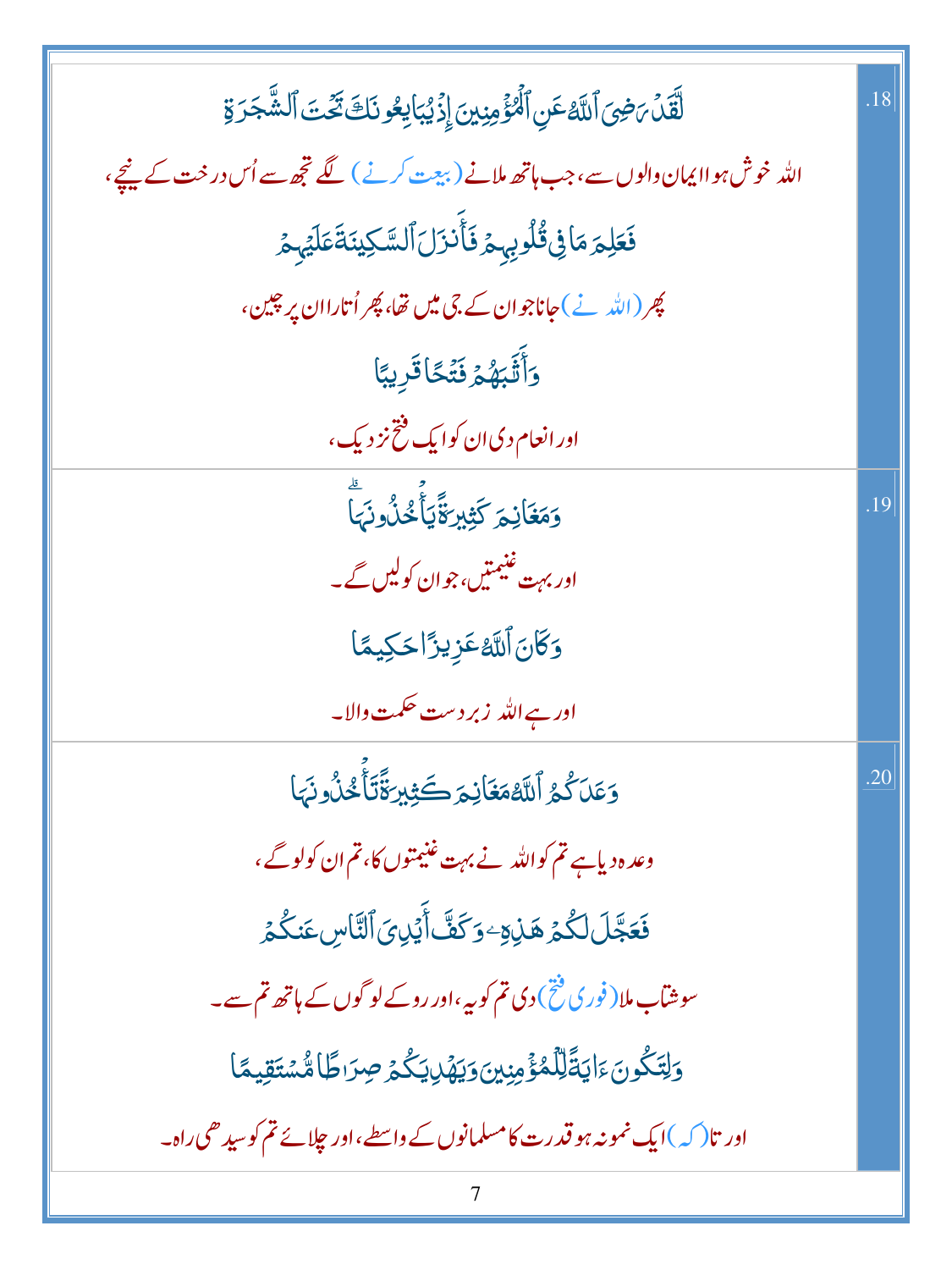| وَأُخْرَىٰ لَمَ تَقُلِّهُ والْعَلَيْهَا قَدْ أَحَاطَ ٱللَّهُ بِهَا                                                                 | .21 |
|------------------------------------------------------------------------------------------------------------------------------------|-----|
| اور ایک فتح اور جو تمہارے بس میں نہ آئی،وہ اللہ کے قابو میں ہے۔                                                                    |     |
| <i>ۏػٙ</i> ؘٳڹٲٮ <i>ڐۿ</i> ػڶڂڴڸۺؘ۬ <sub>ٛٷ</sub> ۊؘڸؠڗٵ                                                                           |     |
| اور ہے اللہ ہر چیز کر سکتا۔                                                                                                        |     |
| وَلَوْقَتَلَكُمُ ٱلَّذِينَ كَفَرُواْلَوَلَّوْٱٱلْأَدْبَدَتُّمَّ لَايَجِلُونَ وَلِيًّا وَلَا نَصِبِرَا                              | .22 |
| اور اگر لڑتے تم سے کافر ،قو پھیر تے پیٹھ ،پھر نہ پائیں گے کوئی حمائیتی نہ مد د گار۔                                                |     |
| <i>ۺ۠</i> ڹؖٞڐؘٱڵڸ <i>ۊ</i> ٲڵؖ <i>ؾۣ</i> قَڶڂؘڶٮٙٛ؈ؾ <i>ڋ</i> ڵؖ                                                                  | .23 |
| رسم(سنت) پڑی اللہ کی،جو چلی آتی ہے پہلے سے۔                                                                                        |     |
| <u>وَلَن تَجِى</u> َ لِسُنَّةِ ٱللَّهِ تَبۡلِ يِلاَّ                                                                               |     |
| اور تونہ دیکھے گااللہ کی رسم(سنت)بدلتی۔                                                                                            |     |
| چ<br>وَهُوَ ٱلَّذِى كَفَّ أَيۡلِايَهُمۡ عَنكُمۡ وَأَيۡلِايَكُمۡ عَنۡهُم لِبَطۡلِ مَكَّةَ مِنۡ بَعۡلِ أَنۡ أَظۡفَرَ كُمۡ عَلَيۡهِمۡ |     |
| اور وہی ہے جس نے روک رکھے ان کے ہاتھ تم سے،اور تمہارے ہاتھ ان سے، نیچ شہر کے کے ،                                                  |     |
| پیچھےاس کے کہ تمہارے ہاتھ لگادیئے دہ۔                                                                                              |     |
| وَكَانَ ٱللَّهُ بِمَاتَعُمَلُونَ بَصِيرًا                                                                                          |     |
| اور ہے اللہ جو کرتے ہو دیکھتا۔                                                                                                     |     |
| 8                                                                                                                                  |     |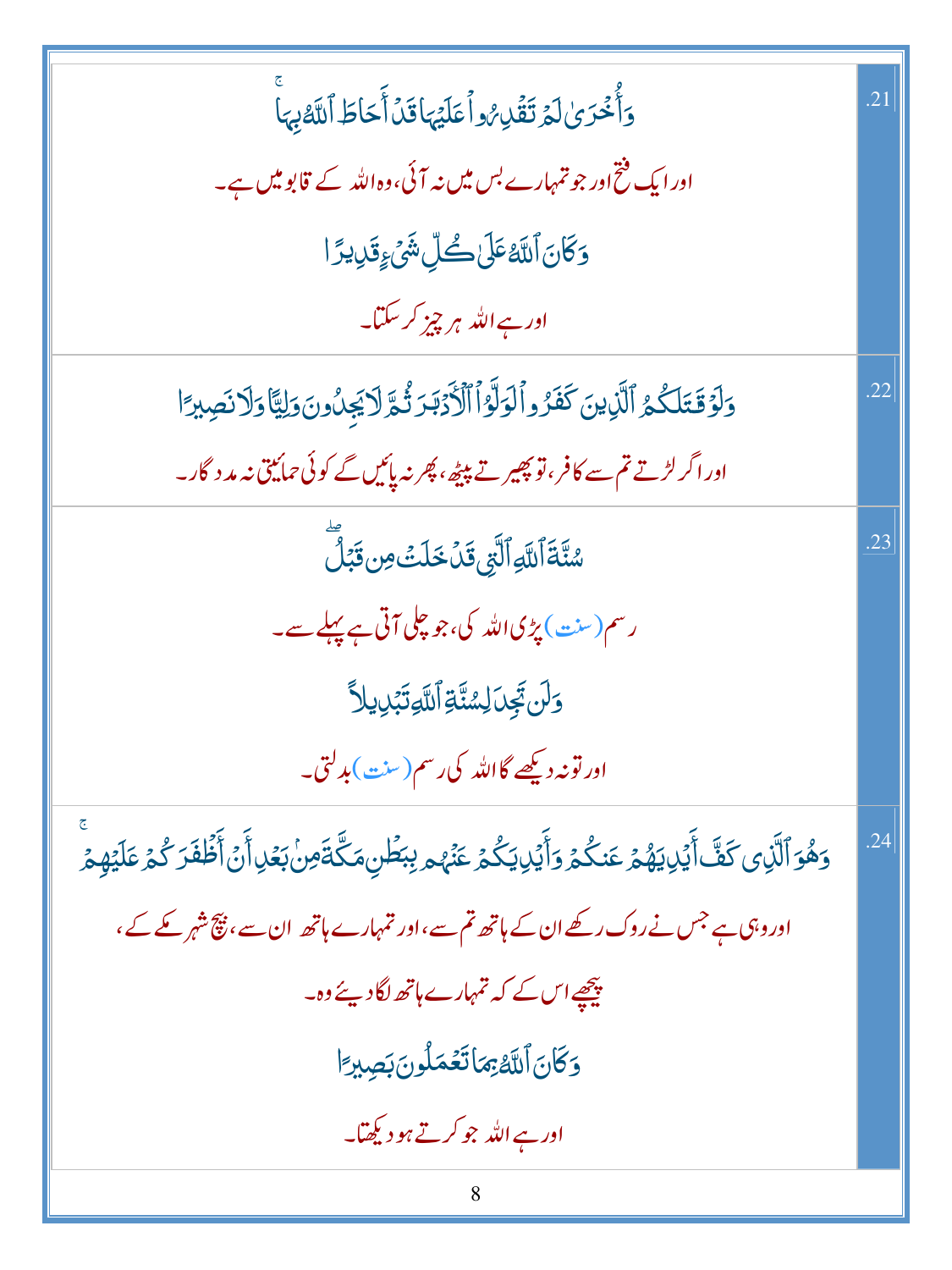هُمُ ٱلَّذِينَ كَفَزُواْوَصَلُّوكُمۡ عَنِ ٱلۡمَسۡجِلِٱلۡحَرَامِوَٱلۡمَٰٓلَىٰٓ مَعۡكُوفَاۤأَن يَبۡلُغَ مَحِلَّهُ وہی ہیں جنہوں نے انکار کیا اور روکاتم کوادب والی مسجد سے اور نیاز کی قربانی کو، بندیڑی(روکا) نہ پہنچےاپنی جگہ تک۔ <u>و</u>َلَوۡلَا بِجَالٌ مُّؤۡمِنُونَ وَنِسَآءٌ مُّؤۡمِنَتَّ لَّٰٓءَ تَعۡلَمُوهُمۡ اور اگر نہ ہوتے گتنے مر د ایمان والے اور کتنی عور تیں ایمان والیاں جو تم کو معلوم نہیں، ٲٛڹ**ؾؘڟۢۧ**ۅۿ۠ؽٙ؋ؘٚؾ۠ڝؚؽۣڹۜڴۄڡؚۨڹ۫ۿ۠ۄڡؓۼڗؓٷؙٚٛؠۼؘڹٞڔٵؚ۬ڋؖ یہ خطرہ کہ ان کو پی<u>ں ڈالتے، پھر</u>تم پر خرانی پڑتی بے خبر ک سے۔ **ِلِّيْدُخِلَ ٱللَّهُ فِى يَحْمَتِ**كِ مَن يَشَأْءُ کہ اللہ کوداخل کرنااپنی مہر (رحمت) میں جس کوچاہے۔ لَوۡ تَزَيَّلُواۡلَعَلَّيۡنَاۤالَّذِينَ كَفَرُواۡ مِنۡهُمۡ عَذَالَآاَلَٰٓلِيمَّا اگر وہ لوگ ایک طرف ہو جاتے، تو آفت ڈالتے ہم منکر وں کو دُ کھ کی مار ( عذ اب )۔ إِذْجَعَلَ ٱلَّذِينَ كَفَرُواْ فِى قُلُوبِهِمُ ٱلْحَمِيَّةَ حَمِيَّةَ ٱلْجَهِلِيَّةِ .26 جب رکھی منکر وں نے اپنے دل میں پیچ(ضد)،نادانی کی ضد، فَأَنزَلَ ٱللَّهُسَكِينَتَهُ عَلَىٰ رَسُولِهِ وَعَلَى ٱلْمُؤْمِنِينَ وَأَلْزَمَهُمۡ كَلِمَةَ ٱلتَّقۡوَىٰ پھر اُتارااللہ نے اپنی طرف کا چین اپنے رسول پر اور مسلمانوں پر اور لگے (پابند) رکھاان کوادب (تقویٰ) کی بات پر،

25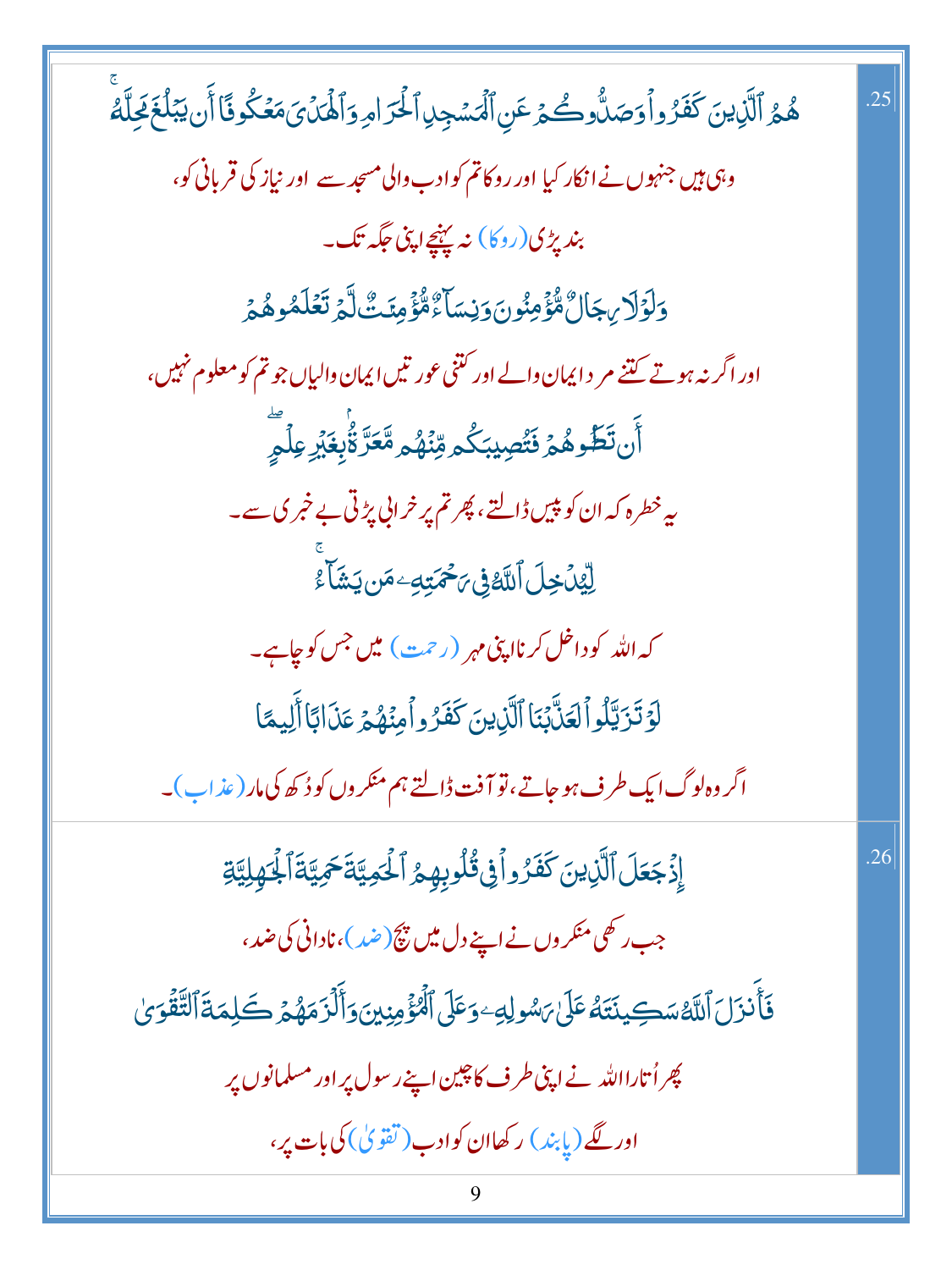| وَكَانُوَٱأَخَقَّ بِهَاوَأَهۡلَهَاۚ                                                                                                     |     |
|-----------------------------------------------------------------------------------------------------------------------------------------|-----|
| اور یہی تھے اس کے لا کُق،اور اس کام کے۔                                                                                                 |     |
| <mark>ۯؘ</mark> ػؘٲڹٲڷڷڟۑؚڟ۠ڵؚۺ۬ <sub>ۘػ</sub> ؏عؘڶؚۑڡٙٵ                                                                                |     |
| اور رہے(ہے) اللہ ہر چ <sub>ز سے</sub> خ <u>مر</u> دار۔                                                                                  |     |
| لَقَّلۡ صَدَقَ ٱللَّهُ يَسُولَهُ ٱلرُّءۡيَاٰبِٱلۡئَ                                                                                     | .27 |
| الله نے بچ د کھایاہے اپنے رسول کوخواب۔                                                                                                  |     |
| ڶؾؑڶۛڂٛڵڹؓ۩ڵڡ <sup>ٙ</sup> ۺڿؚٮٱڶڂۘڗٳڡ <sub>ٙ</sub> ٳۣڹۺؘٲءٙٱڷڷ <sup>ۣ</sup> ڠٵڡؚڹؾٷؗڂڵؚۊؚؾؽؽٷڡۺػۢؽ <sub>ۘ</sub> ۏڡڨقؘڞؚڔؠڹؘڷٲؿؘڂؘٲۏ۠ۏؖ |     |
| شخقیق(ضر ور) تم داخل ہو رہوگے ادب والی مسجد (مسجد الحر ام) میں،اگر اللہ نے جاہاچین سے،                                                  |     |
| بال مونڈتے اپنے سروں کے،اور کترتے،بےخطرہ۔                                                                                               |     |
| فَعَلِمَ مَالَمُ تَعُلَمُواْ فَجَعَلَ مِن دُونِ ذَٰ لِكَ فَتَكَاقَرِيبًا                                                                |     |
| پھر جاناجو تم نہیں جانتے، پھر تظہر ادی اس سے ورے ( قریب )ایک فتح نز دیک۔<br>*                                                           |     |
| ۿؙۅؘٱڶۜ <i>ٙڹٝ؈ٓ</i> ٲٙ <i>؆ٙۺڶ؆ۺ</i> ۅڶ <i>ڠ</i> ۑؚٲۿؙ <i>ۮ؈ؘۏ</i> ؠڹۣٱڂۘ۬ؾؚۜ۠ڶؚؽڟؙۿؚۯۿ۫ڡؘٙڶ۩ڵڮۨؾڹۣڴڸۜڡؚؗ                              | .28 |
| وہی ہے جس نے بھیجاا پنار سول راہ پر    اور سیچ دین پر    کہ اوپر رکھے اس کو ہر دین سے۔                                                  |     |
| <u>و</u> َكَفَىٰٰبِٱللَّٰعِشَهِيدًا                                                                                                     |     |
| اور بس ہے اللہ حق ثابت کرنے والا۔                                                                                                       |     |
| تَّحَمَّكْ تَاسُولُ أَللَّهِ                                                                                                            | .29 |
| محمہ صلی اللہ علیہ وسلم رسول اللہ کے۔                                                                                                   |     |
| 10                                                                                                                                      |     |